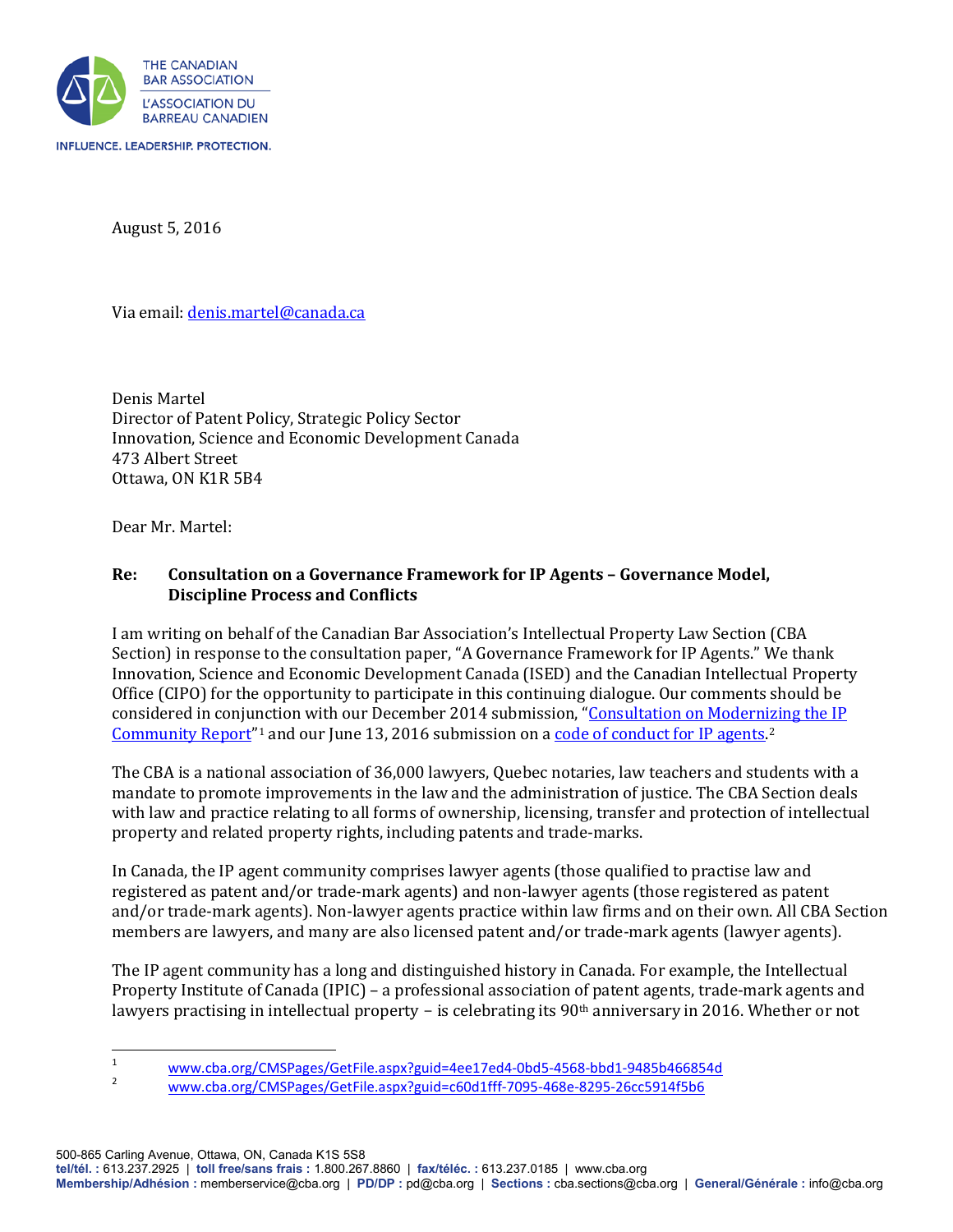they are lawyers, all new patent and trade-mark agents must meet statutory requirements, including significant prior work experience and successful completion of rigorous examinations, before being admitted to the registry of agents permitted to file applications in Canada. Through their professional association, non-lawyer agents are guided by a code of ethics and an errors and omissions insurance regime. In collaboration with their lawyer agent colleagues, they have advocated that the IP agent community hold itself to the highest standards of practice. In brief, this is a mature profession with a solid record of accomplishment.

Our December 2014 submission welcomed the implementation of a values and ethics framework for all registered patent and trade-mark agents. The CBA Section made recommendations regarding the register of agents, the qualifying process and content of exams, continuing professional development obligations, and the adoption of a code of conduct that, among others, addressed scope of practice issues. More specific recommendations regarding the proposed code of conduct were included in our June 2016 submission.

# **Analysis and Recommendations**

This submission addresses consultation questions related to proposed governance models, a disciplinary process, and conflicts. We have grouped our answers thematically, rather than numerically.

# **A. Governance Models**

The consultation paper invites comments on three distinct governance approaches: an administrative agency (Model 1); a mixed government and profession form of regulation (Model 2); and, self-regulation (Model 3).

*Question 13: What measures are necessary to ensure the regulator is accountable to the public interest?* 

*Question 6: What measures are necessary to ensure the regulator under all models is governed by the rules of fairness and natural justice, and avoids conflicts of interest (real or perceived)?*

*Question 10: How can the regulator best ensure open and transparent governance?*

*Question 11: What additional accountability mechanisms should be considered to ensure fairness and avoid regulatory capture?*

The CBA Section believes that it is important at the outset to establish the objectives to be served by the new regulatory framework.

Question 13 states that the governing body must be accountable to the public interest. The CBA Section agrees, and recommends that the primary objective of the new entity be to serve and protect the public interest in the regulation and governance of its members. Additional objectives may include establishing, maintaining and developing standards of: qualification and practice; knowledge and skill; professional ethics and conduct; to advance IP awareness, etc.

Question 6 states that the new entity must be governed by the rules of fairness and natural justice, and avoid real and perceived conflicts of interest. As a regulator, the new entity will be bound by the duty of fairness and its decisions judged in appearance and fact by its capacity for impartiality and transparency.

The CBA Section believes that Model 3 - self-regulation - has the most potential to serve and protect the public interest in the governance of the profession; however, much depends on the details. From our perspective, the most significant of these include setting appropriate regulatory objectives,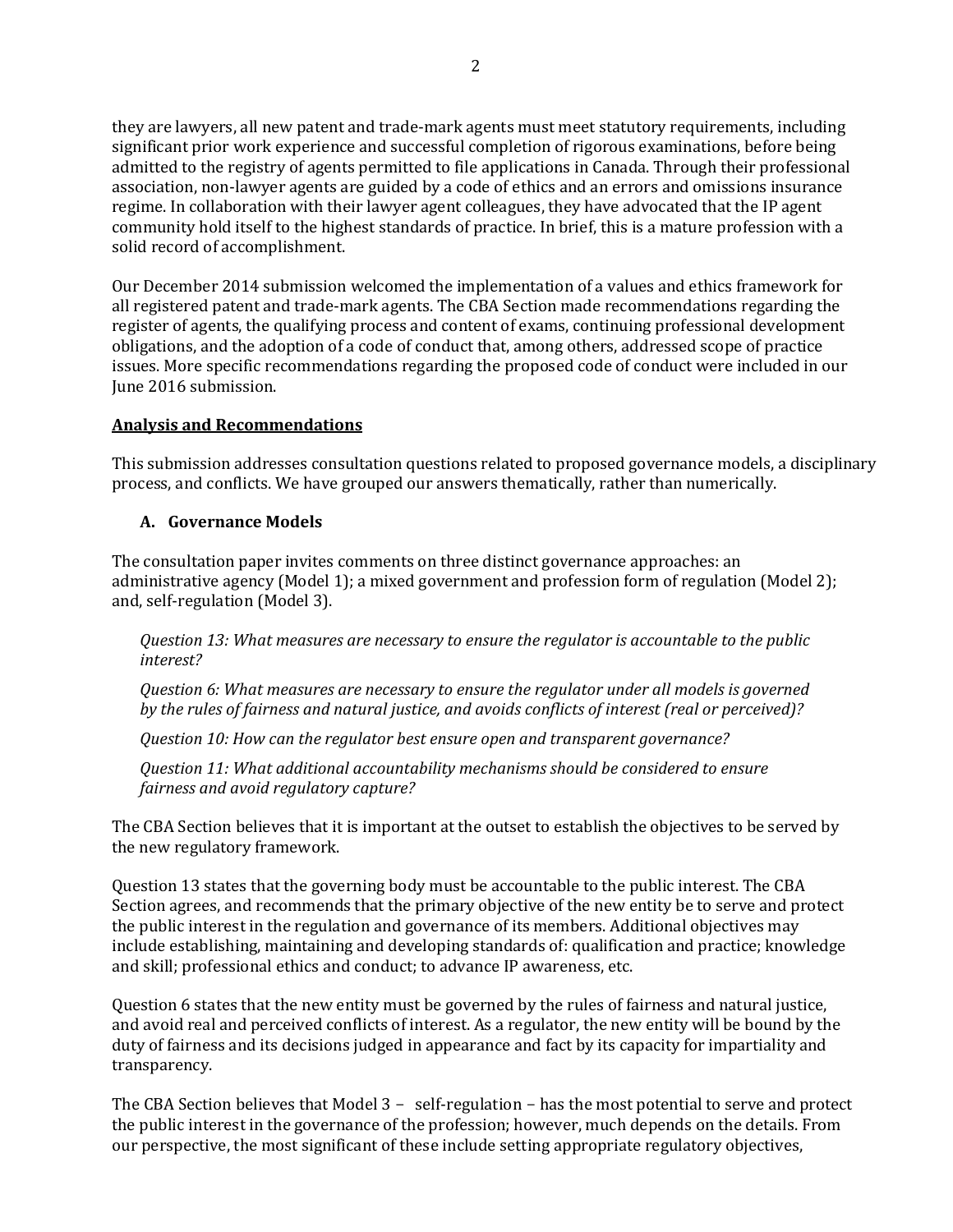establishing a governing body with appropriate accountabilities, and resolving potential conflicts between overlapping regimes for lawyer agents.

Our comments on regulatory objectives are set out above. The CBA Section notes that entities that regulate their members in the public interest should be distinguished from those that advocate for the interests of their members. In the legal community, this distinction characterizes the role of law societies and bar associations. The same distinction holds for medicine, architecture and many other regulated professions. The CBA Section believes that modernization of the IP agent profession should be guided by the same principles.

The CBA Section believes that the governing body should include representatives of the profession and the public, to reflect the responsibility of governing in the public interest. Given the unique structure of the IP profession in Canada, we recommend that the governing body include elected members of both the non-lawyer agent and lawyer agent community. We recommend the governing body include representatives of the public appointed by the Governor-in-Council and who are not part of the IP agent community.

The CBA Section recommends that members of the governing body be elected to defined terms (with eligibility for re-election and re-appointment) structured to ensure overlap between new and continuing members. To avoid any appearance of conflict or impropriety, we advise against including representatives of CIPO or ISED on the governing body. The CBA Section further recommends that the head of the governing body have sufficient financial and administrative authority established by legislation to operate the entity at arm's length.

Potential areas of overlap between regimes for lawyer agents are addressed in answer to Questions 15 and 16 below. As in previous submissions, the CBA Section must emphasize the importance of addressing scope of practice issues. A regulated IP agent community should have clarity about the nature of the work they are permitted to undertake and the potential consequences of unauthorized practice. The effectiveness of the code of conduct and disciplinary process depends on that clarity. Most importantly, promoting awareness of the different roles and skills of lawyer and non-lawyer agents is a matter of public protection and should be an issue of first importance for a regulator.

As with other regulated professions, it may be appropriate to provide the Minister with statutory authority to review the activities of the entity, to receive an annual report, or to request the entity to undertake certain activities. These are all measures of public accountability found in the statutory frameworks governing other self-regulated professions. The CBA Section cautions, however, that law societies in Canada have a unique role and responsibilities with respect to the administration of justice and do not normally have the same relationships with the executive branch as do other professions.

Last, but not least, ensuring that decisions of the regulatory body are subject to judicial review provides an important element of public accountability.

## **RECOMMENDATIONS**

**The CBA Section recommends Model 3 (self-regulation), including:**

- **Appropriate regulatory objectives, including a primary objective "to serve and protect the public interest in the regulation and governance of the profession"**
- **An arm's length governing body with elected representatives of both the lawyer agent and non-lawyer agent community and representatives of the public appointed by the Governor-in-Council**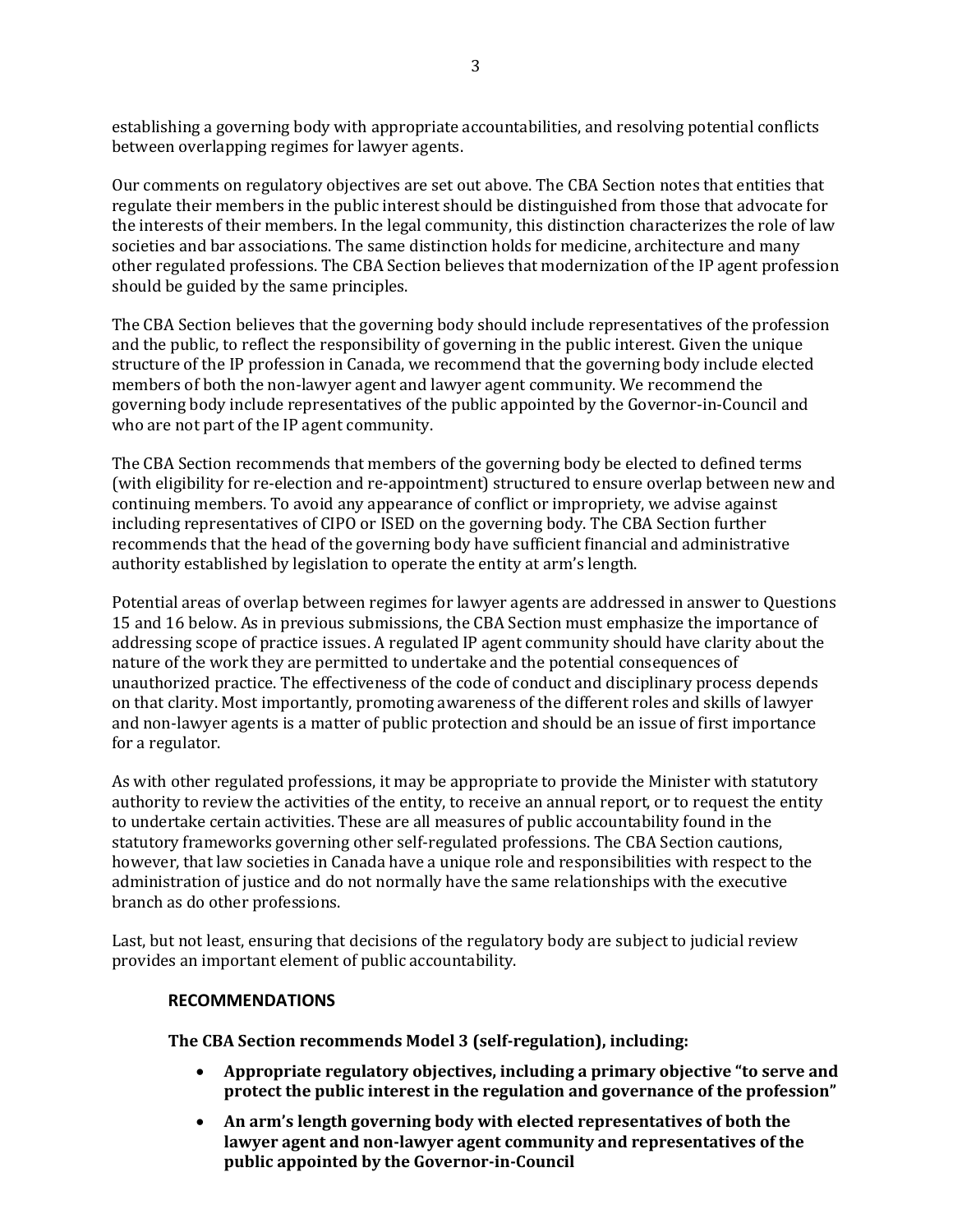# • **Measures of public accountability, including an obligation to provide annual reports, Ministerial oversight, and access to judicial review of decisions**

*Question 9: What measures are necessary to ensure that the governance model is effective in setting rules and standards, creating incentives for compliance, monitoring behaviours, and maintaining a quality agent community?*

*Question 7: How does each governance model best align with the principles of cost-efficiency, ensuring timely resolution of issues, and fostering a competitive marketplace?*

Effective organizations have clarity of purpose, financial and human resources sufficient to carry out their mandate, engage with stakeholders, have established, accessible and fair procedures, and are able to take decisions and be accountable for them. The CBA Section believes that a governing body composed principally of elected members and appointed lay people - and that is sufficiently resourced - is an important first step in building an effective organization. Much of what follows will depend on leadership and stakeholder engagement as the new organization takes shape. The CBA Section would welcome further consultations as specific details about the new organization are considered.

Previously, the CBA Section advocated modernizing the list of registered agents, including publishing the name, contact information, year of registration, status of license (including information on disciplinary actions and orders) and, for lawyer-agents, jurisdictions in which the members are qualified to practice law. We believe that transparency measures like a modernized list, combined with robust continuing professional development requirements and fair disciplinary procedures, will contribute significantly to public confidence in the quality of the IP agent community.

The CBA Section believes that fostering a competitive marketplace is important, but suggests this is more appropriately placed as an objective for policy-makers than a professional regulatory body. Cost-efficiency and timely resolution of issues are operating principles of importance to all administrations, including professional regulatory bodies; the CBA Section believes these are best addressed through sound management structures and resourcing.

# **RECOMMENDATIONS**

**The CBA Section recommends a modernized approach to a public list of registered IP agents, robust continuing professional development requirements, and fair disciplinary procedures.**

# *Question 12: How does the governance framework align with the way IP agents are regulated globally?*

There are both constitutional and administrative law distinctions regarding the IP profession on the whole that should be addressed before inviting comparisons with other jurisdictions, including the United States. For example, the composition of the patent profession in Canada is most similar to the U.S. in terms of having both lawyer and non-lawyer agents. However, on the trademark agent side, there are few straight comparisons among Canada's major trading partners. The CBA Section believes that Model 3, with appropriate safeguards to ensure the public interest is protected, provides the most appropriate approach for Canada.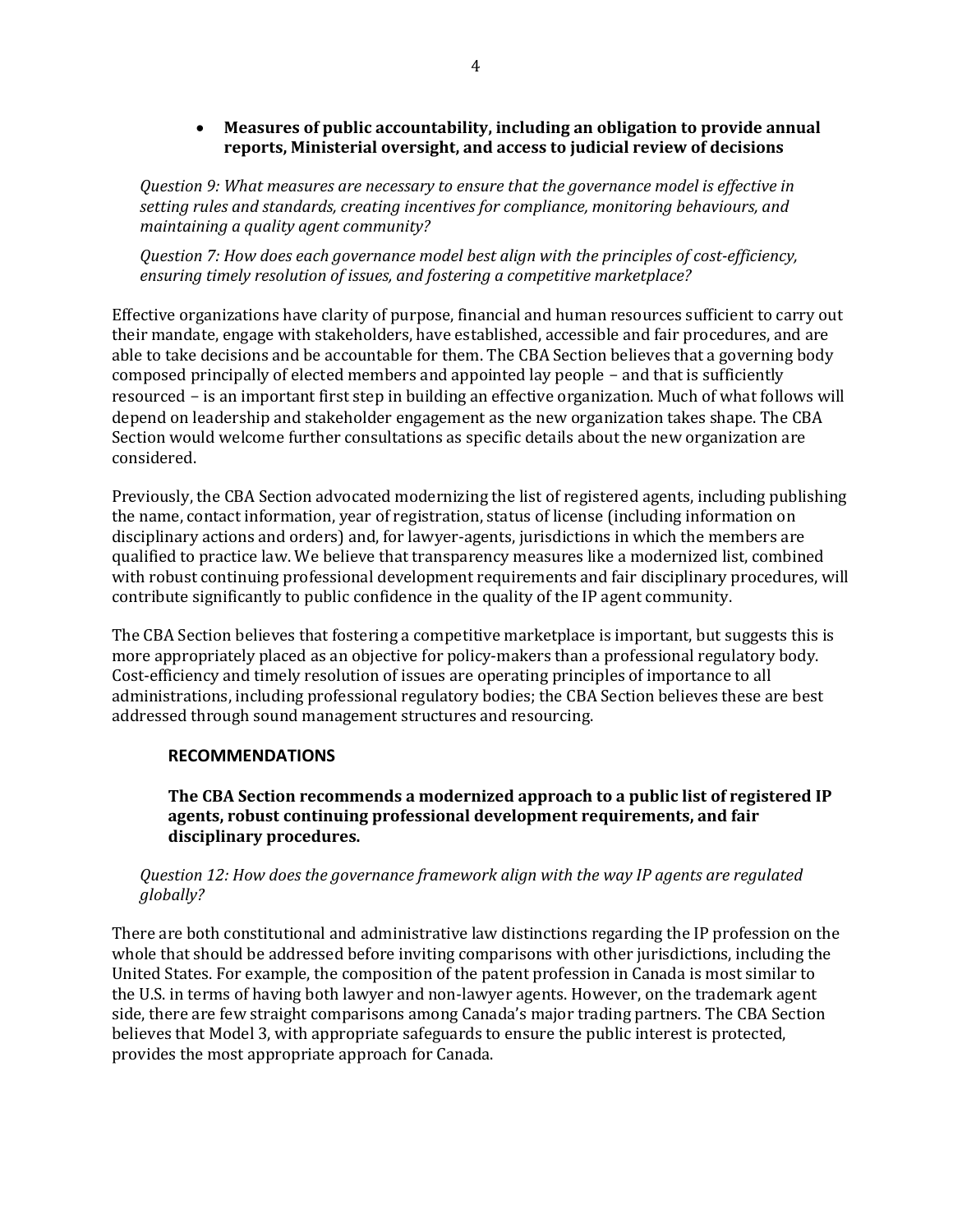*Question 8: What additional measures might be necessary to protect against barriers to entry and mobility of agents?*

In its 2014 submission, the CBA Section made a number of comments regarding barriers to entry. The CBA Section would welcome an opportunity to discuss this question and related concerns regarding agent mobility, after progress is made on the direction of governance reforms.

*Question 14: What should be the review mechanism for the code under each of the models?*

Under any model, the Code of Conduct should be reviewed by the new entity on a periodic basis, after broad consultation with its members, key stakeholders and the public. We believe this is the best mechanism to ensure that IP agents are bound by an up-to-date code that reflects changes in the law, technology, and practice, and that is guided by a mandate to ensure protection of the public interest.

# **RECOMMENDATIONS**

**The CBA Section recommends periodic reviews of the Code of Conduct after broad consultation with members, key stakeholders and the public.**

# **B. Disciplinary Process**

*Question 3: Is the described structure appropriate? Namely: a complaint receipt function; a review function; an investigative function; a disciplinary tribunal and its decision powers; and, the appeal process. If not, how can it be improved?*

The CBA Section believes the general approach in *Annex B: Disciplinary Process* is appropriate. We must emphasize, however, that the disciplinary process presents unique issues due to the many IP agents who are also practising lawyers in Canada. It is the CBA Section's position that all patent and trade-mark related services provided by a lawyer agent are *prima facie* the provision of legal services, which is regulated by law societies. Consequently, most of our comments regarding the disciplinary process are found under the Conflicts heading.

*Question 4: How should the disciplinary framework ensure open and transparent proceedings while still maintaining the confidentiality of privileged information?*

The CBA Section agrees that the disciplinary framework should ensure open and transparent proceedings. Guidance is available from bodies regulating professions in all jurisdictions across Canada, including provincial law societies.

IP agents now have a statutory communications privilege. The CBA position is, and remains, that this is distinct from the solicitor-client privilege protection available to clients of lawyer agents, which does not rest on statutory authority, but is a constitutionally-grounded principle of fundamental justice. However, on the question of confidentiality, it may be useful to consider the example of the Federation of Law Societies of Canada (FLSC[\) Model Code of Professional Conduct,](http://docs.flsc.ca/ModelCode10March2016FIN.pdf)  which provides in section 3.3-1 that confidential information may be disclosed to a law society. Likewise, section 88 of the *[Legal Profession Act](http://www.canlii.org/en/bc/laws/stat/sbc-1998-c-9/latest/sbc-1998-c-9.html)* (British Columbia) specifically provides for disclosure of information, files, and records that are confidential for the purpose of the proceedings under the Act.